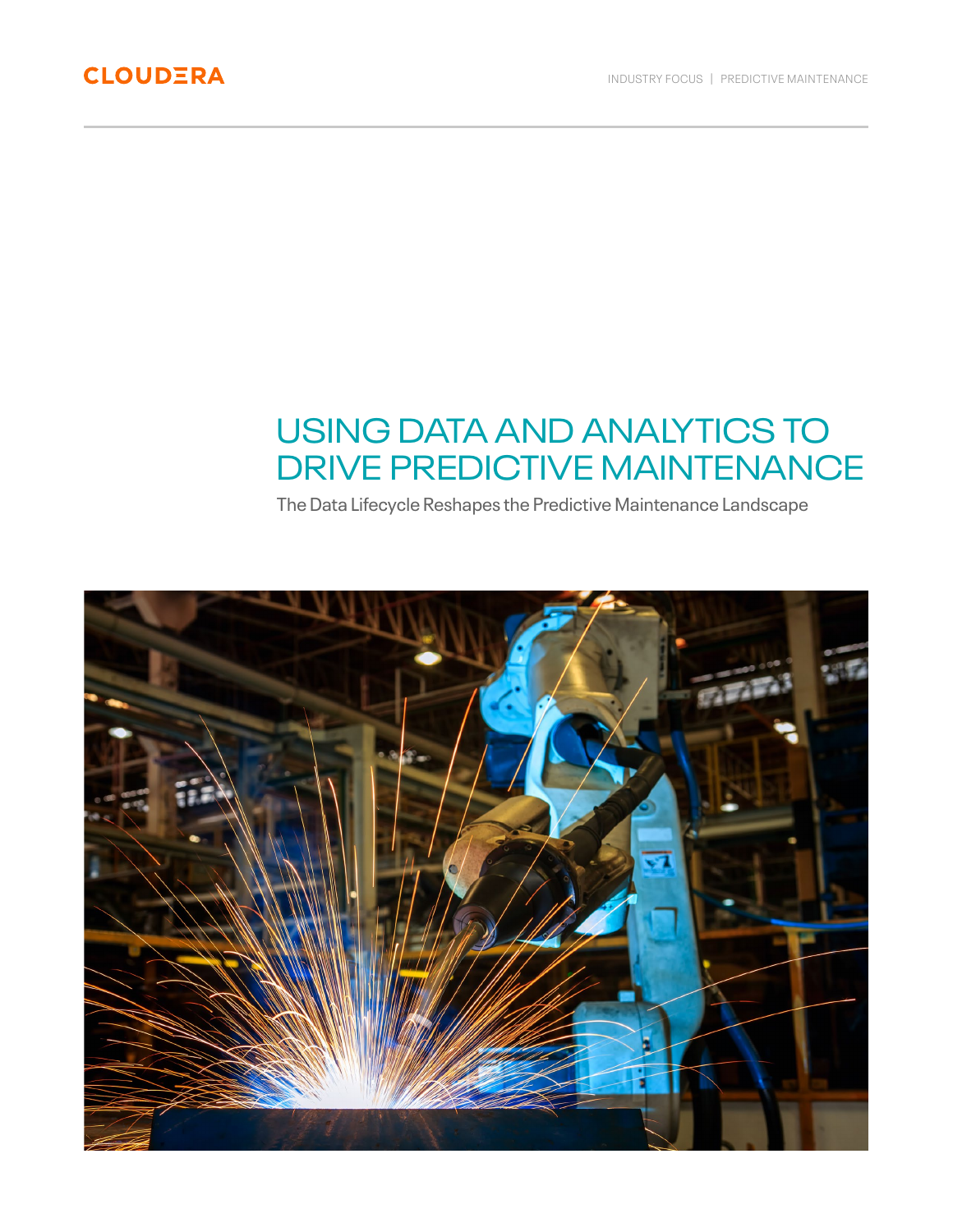

The inability to forecast manufacturing process or equipment failures takes a high toll: Unplanned downtime costs the industry an estimated \$50 billion a year<sup>1</sup>. Much has been written about forward-looking manufacturers tackling this cost head-on by leveraging industrial internet-of-things (IoT) sensors, 5G connectivity, and big data to shift from a costly "repair and replace" approach to a stance of "predict and prevent."

The most basic definition of predictive maintenance, in a nutshell, is about figuring out when an asset should be maintained and what specific maintenance activities need to be performed, based on an asset's actual condition or state, rather than conducting maintenance on a fixed schedule or, even worse, waiting for failure. It is all about predicting and preventing failures, and performing maintenance on your time, on your schedule, to avoid costly unplanned downtime. Using data analytics to predict and prevent breakdowns can reduce overall downtime by  $50\%^2$ – that means big numbers dropping directly to the bottom line.

Developing an effective predictive maintenance platform requires machine learning models built on clean data, information collected from a multitude of sensors, and robust historical records that encompass a thorough characterization of equipment and the manufacturing process. Deployment success is based upon a platform that can manage real-time data flow and ingestion, leveraging that into robust predictive maintenance applications.

## Predictive Maintenance Data Management Challenges

Machine learning driven predictive maintenance should be easy, but consider that only 20% of the machine learning models in the enterprise make it into production, and 88% of the machine learning projects never make it beyond the experimental stage.

Why is this? The underlying data infrastructure is often given little consideration. Machine learning models are important, but there is a larger data ecosystem and lifecycle to be considered. Data collection methods, data verification, analytics tools, etc. are all needed by Data Scientists to successfully mine data, clean and create readily deployable machine learning models.



## Other Considerations That Limit Successful Predictive Maintenance Solutions Are:

Consider that only a small fraction of real-world ML systems are composed of ML code. Other considerations that limit successful ML and predictive maintenance solutions are:

**• Managing the complexity of real-time data:** Driving predictive maintenance, data management platforms must enable real-time analytics on streaming data. A platform must effectively ingest, store, and process streaming data in real time or near-real time to instantly deliver insights and action.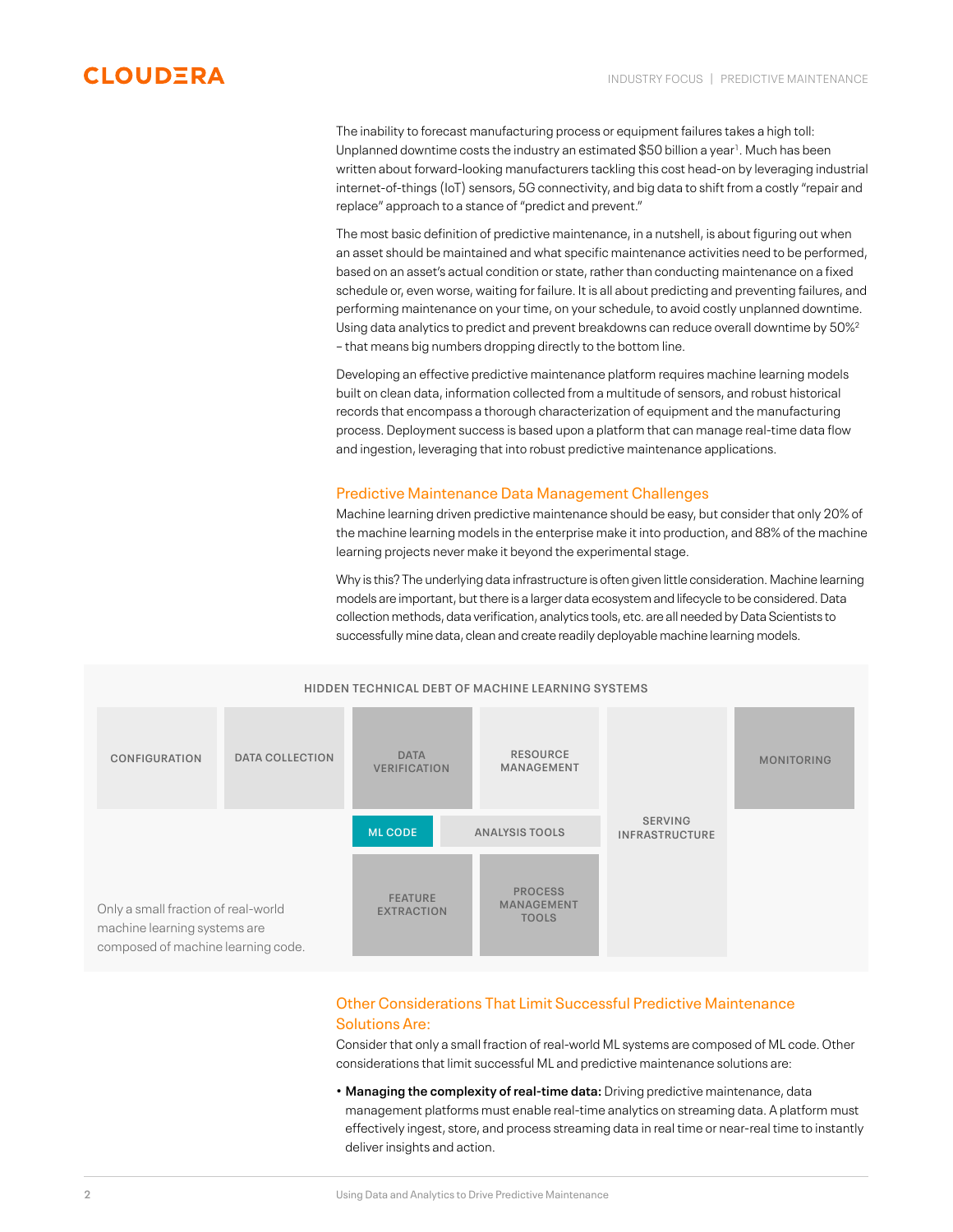## **CLOUDERA**



is approximately what a single unplanned downtime event can cost some of the leading automotive manufacturers, and as much as \$15,000 - \$20,000/ minute.

- **The volume and variety of IoT data:** To enable predictive maintenance, information architects need a platform that can handle data structures and schemas. It must accommodate everything from intermittent readings of temperature, pressure, and vibrations per second to handling fully unstructured data (e.g., images, video, text, spectral data) or other input such as thermographic or acoustic signals. All this data is coming from the network edge through diverse supported drivers and protocols.
- **Freeing data from independent silos:** Specialized processes within the value chain such as innovation platforms, quality management systems (QMS), manufacturing execution systems (MES) – reward disparate data sources and data management platforms that tailor to unique siloed solutions. These narrow-point solutions limit enterprise value because they consider only a fraction of the insight cross-enterprise data can offer.
- **The cost of data management:** Traditional data management tools tend to be notoriously expensive, difficult to scale, and unsuited to capturing and processing the petabytes of IoT data streaming from continuously monitored, connected equipment. Today, organizations need a more flexible and scalable data management and analytics platform that can easily ingest, store, manage, and process streaming data from IoT sources at a lower cost.
- **Predictive modeling capabilities:** Predictive modeling capabilities are key to delivering insights, and current platforms provide little to no modeling or machine learning capabilities to help predict and prevent disturbances before they impact operations. The ability to leverage disparate data sources and data types will promote a robust and well-rounded model resulting in stronger prediction capabilities.

## The Data Lifecycle Architecture to Enable Predictive Maintenance Use Cases Predictive maintenance rests upon an architectural framework emphasizing big data ingestion and management, machine learning, and streaming analytics. The following illustration examines the IoT data lifecycle in greater detail.



## **ARCHITECTURE FOR REAL-TIME CONNECTED ENTERPRISES**

As outlined in the illustration above, the IoT data lifecycle includes the following steps:

**Data Ingestion (1):** This phase begins with the connected devices themselves. Data from sensors, programmable logic controllers, supervisory control and data acquisition systems (SCADAs) and data historians is ingested using various protocols, transformed as necessary and routed for downstream processing. Challenges in this phase include security and reliable data flow control given often suboptimal network connections through the myriad of sensor protocols that are used on the edge. [Cloudera DataFlow](https://www.cloudera.com/products/cdf.html) is a comprehensive solution that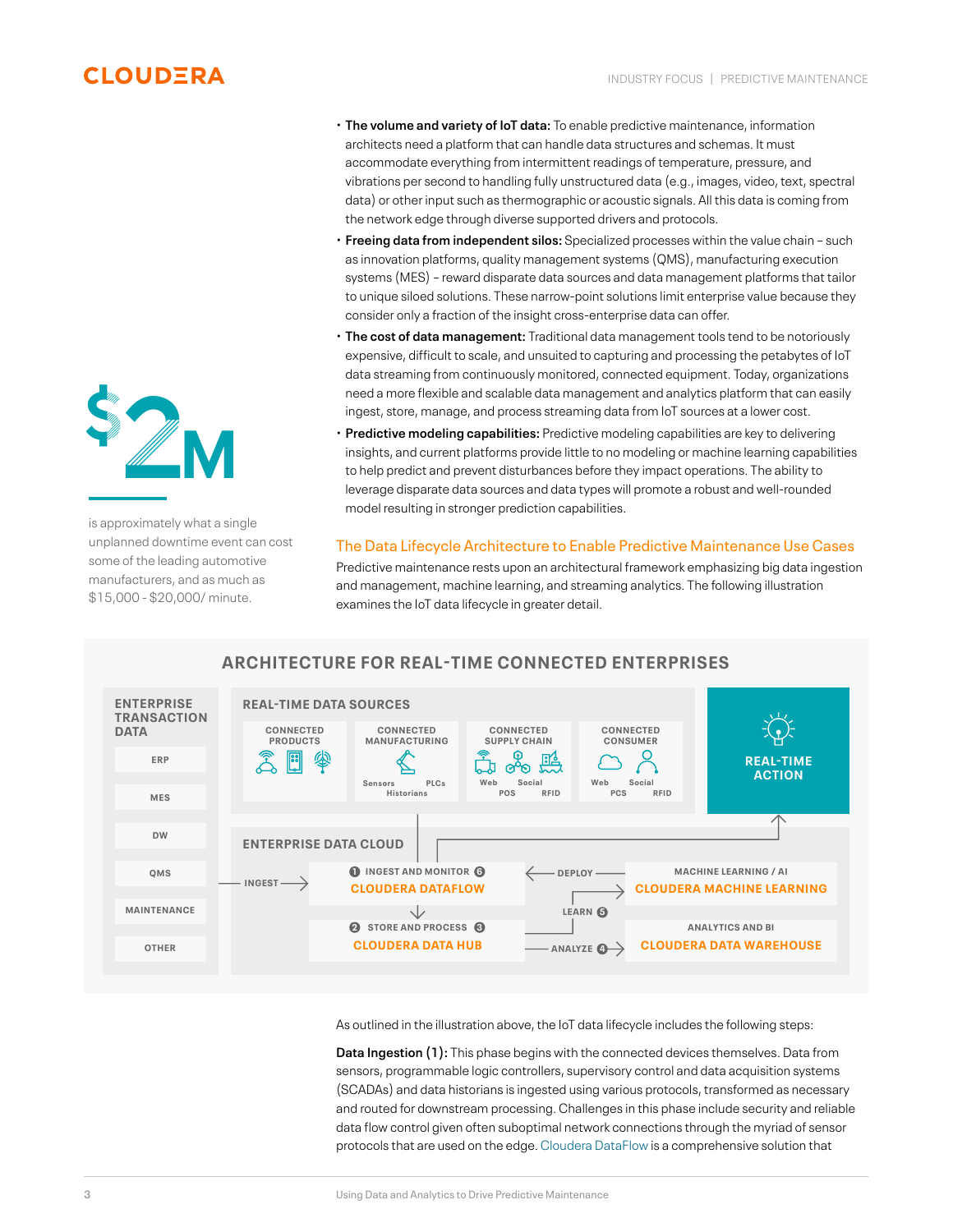## **CLOUDERA**

collects and ingests IoT data, log files, and data from various enterprise software systems, including both streaming data from IoT sensors, and business process data. Supported-device protocols, once a challenge, provide efficient and effective connectivity. CDF provides the abilities to aggregate, compress and encrypt connected manufacturing data, prioritize transmission of data from edge to the cloud or data center, buffer data in the event of network interruptions, and track the provenance and lineage of streaming data, providing confidence in the origin and usage of data.

**Data Storage (2):** Once ingested, real-time data is then delivered to a manufacturing data lake where it can be stored alongside a wide range of other data sources (information from ERP, MES, QMS, or computerized maintenance management systems).

**Data Processing (3):** Various data processing workloads (such as combining and checking the quality of the data) can be performed directly within the data lake, preparing the data for downstream use cases. [Cloudera Data Hub](https://www.cloudera.com/products/data-hub.html) provides massively distributed storage and processing engines for large datasets, storing and processing of any kind of data including unstructured data, semi-structured data (i.e., sensor data), and structured data, such as transactional data from ERP, maintenance, supply chain management, and customer relationship management data. It gives organizations the ability to quickly and efficiently execute a wide range of data processing workloads.

**Data Analysis (4).** Once the data is stored and prepared within the data lake, it can be analyzed using data discovery or KPI-based business intelligence capabilities. [Cloudera Data](https://www.cloudera.com/products/data-warehouse.html)  [Warehouse i](https://www.cloudera.com/products/data-warehouse.html)s an enterprise-grade, hybrid cloud solution that provides self-service analytics, enabling organizations to share petabytes of data to drive analytics and BI with the security, governance, and availability that large enterprises demand.

**Learning (5):** Predictive models are trained to detect anomalies within large datasets and from many diverse streams. At this stage, the power of the machine learning algorithm is directly related to the depth and breadth of enterprise data and correlates to the ability to produce an enterprise-wide value chain solution. Efficient learning is based upon clean data, access to all data, no matter its form, and a clear understanding of the path from model production to deployment.

**Data Monitoring (6):** Predictive models are then deployed to the network edge where incoming IoT data is monitored in real-time (streaming analytics) to detect and identify conditions specified by the predictive models, such as specific sensor values that indicate impending failures or process anomalies. [Cloudera Machine Learning](https://www.cloudera.com/products/machine-learning.html) can help operators accelerate data science at scale to build, test, iterate and deploy machine learning models by taking advantage of massively parallel computing, and expanded data streams. Using Python, R, and Scala directly in the web browser, Cloudera Machine Learning's powerful self-service experience enables data scientists to develop and prototype new machine learning projects and easily deploy them to production.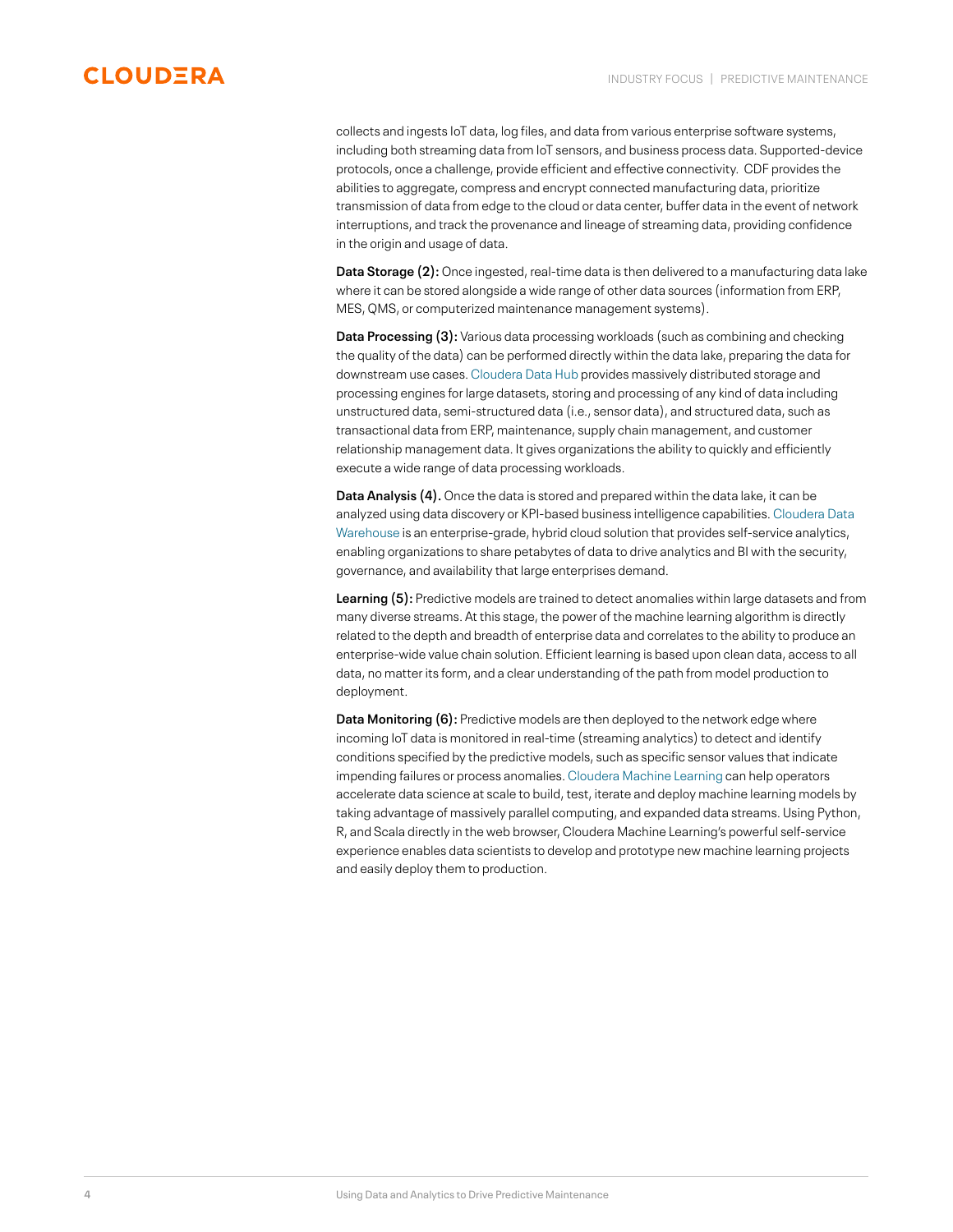### Data from a Data Scientist's Perspective

It is good to pause and understand the machine learning workflow from the perspective of a Data Science team whose job it is to leverage raw data input to derive insights and models, and help operationalize them into business processes. The data workflow consists of data engineering (steps 1, 2 and 3 previously described), data science (steps 4 and 5), and production (step 6).

### **A TYPICAL DATA SCIENCE WORKFLOW WITH EMPHASIS ON PRODUCTION AND GOVERNANCE**



## Data Engineering

- **Data Processing:** Raw data from sensors, data historians, or business intelligence systems is typically not in a convenient format for a developer to run analysis, so it must be cleansed and prepared.
- **Data Governance:** As organizations increasingly depend on data and analytics to answer important questions, the need to govern those assets increases. Organization should be concerned about data quality in their source systems, but often these concerns are isolated and not visible across departments. Security, privacy, and regulatory compliance are important elements of governance.

## Data Science

Building machine learning algorithms requires data wrangling, data visualization and data modeling:

- **Data Wrangling** is the process of transforming and mapping data from one "raw" format into another with the intent of making it more appropriate and valuable for a variety of downstream analytics.
- **Data Visualization** helps identify significant patterns and trends in the data so users can gain better insights from simple line charts or bar charts.
- **Machine Learning Model Training and Testing** is based upon a characterization of "typical" equipment or process behavior, building algorithms and then building algorithms that model and replicate trends and correlations data, and then signal when anomalies are detected. This is the most commonly known aspect of machine learning, though the others are required to support this step.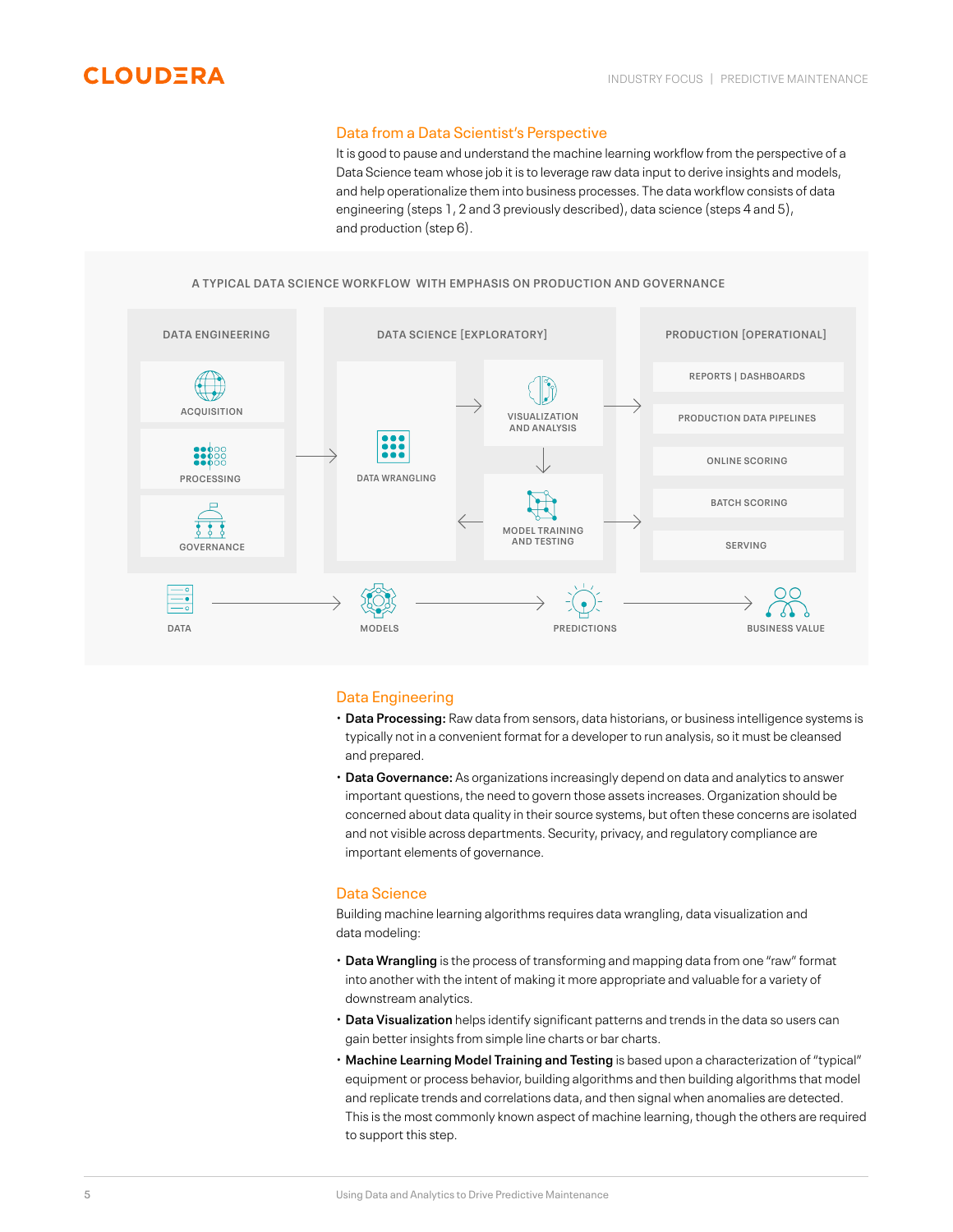## **CLOUDERA**

#### УНИНИНИНИНИНИНИНИНИНИНИНИН

#### **Why Cloudera**

HYBRID AND MULTI-CLOUD Run analytics on the cloud platforms. Easily and securely move data and metadata between on-premises file systems and cloud object stores.

#### ANALYTICS FROM EDGE TO AI

Apply real-time stream processing, data warehousing, data science and iterative machine learning across shared data, securely, at scale on data anywhere.

#### SECURITY AND GOVERNANCE

 Use a common security model, role and attribute-based access policies and sophisticated schema, lineage and provenance controls on any cloud.

#### 100% OPEN

Open source, open compute, open storage, open architecture and open clouds. Open for developers, partners, and open for business. No lock-in. Ever.

#### Production

• **Production Deployment** is the process of delivering the outcomes (in this case, proactively signaling anomalies in equipment or process performance) to stakeholders, such as manufacturing operations, maintenance or plant engineering. Successful production machine learning requires streamlined, frictionless and predictable deployment, serving, and ongoing governance of models at scale.

The data science workflow is an iterative process and machine learning models are not static. Machine learning models must be monitored, updated, and improved with new data and revised when there are new process conditions or permanent changes in equipment/process behavior. Successful production ML systems provide line of business owners confidence in results, knowing that deployed models are not "black boxes," while providing IT operations leaders visibility and control of the data lifecycle leading to meaningful business impact.



Heat exchangers, distillation columns and compressors are predominant applications of predictive maintenance.

## Beyond Sensor Data

Leveraging data from data historians, ERP, MES and QMS sources spanning the value chain is the key to an enterprise solution. Knowing **how to respond** with optimized down-time scheduling, deployment of maintenance manpower and an alternative manufacturing process during the downtime is almost more important than knowing **when and where** equipment will fail. An enterprise value chain solution considers the cost of downtime, equipment reliability characteristics and the redundancy of assets by taking into account purchasing decisions, workforce deployment, supply chain optimization, production scheduling, quality and yield optimization and inventory management.

Consideration of all aspects of the value chain maximizes overall equipment effectiveness, ensuring that 100% of the parts are good (100% quality) and produced at the maximum speed (100% performance) and without interruption (100% availability). In order to do this, the manufacturing process demands real-time visibility of the entire value chain.